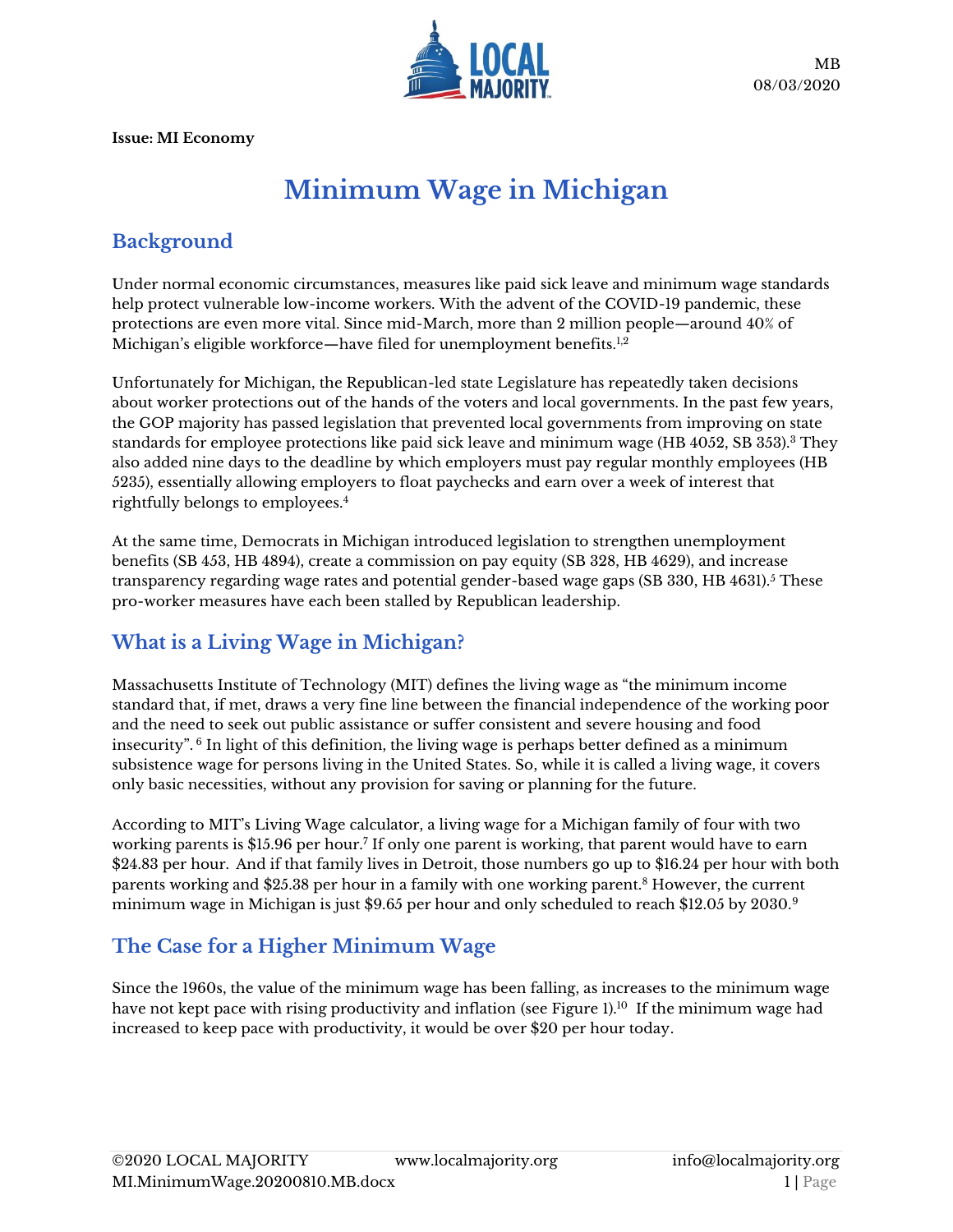

#### **Neglect has Left the Federal Minimum Wage Far Below What the Economy Could Afford**



Figure 1 Inflation measured using the Consumer Price Index for All Urban Consumers Research Series (CPI-U-RS). Productivity is measured as total economy productivity net depreciation.

Opponents of raising the minimum wage will frequently argue that it will lead to a loss of jobs, but studies have shown that raising the minimum wage does not lower employment rates. $11$ 

# **Minimum Wage Initiatives in Michigan**

#### **Raise Michigan**

There have been several attempts to raise Michigan's minimum wage. In 2014, Raise Michigan submitted a ballot proposal to raise the minimum wage to \$10.10 per hour by 2017. <sup>12</sup> In response, Republicans pushed through Public Act 138 of 2014, which raised the minimum wage to only \$9.25 by 2018.<sup>13</sup> Public Act 138 also rendered Raise Michigan's initiative completely ineffective by repealing the existing minimum wage law, so that the ballot initiative proposed amending a statute that no longer existed. Instead of opposing the initiative and working to convince voters to reject it, Republicans simply eliminated the original bill.

#### **One Fair Wage**

Four years later, Michigan One Fair Wage led a campaign to put a minimum wage initiative on the November 2018 ballot.<sup>14</sup> This citizen-led initiative proposed a minimum wage schedule that would increase the minimum wage annually until it reached \$12 in 2022. Thereafter, it would be increased annually by the rate of inflation.15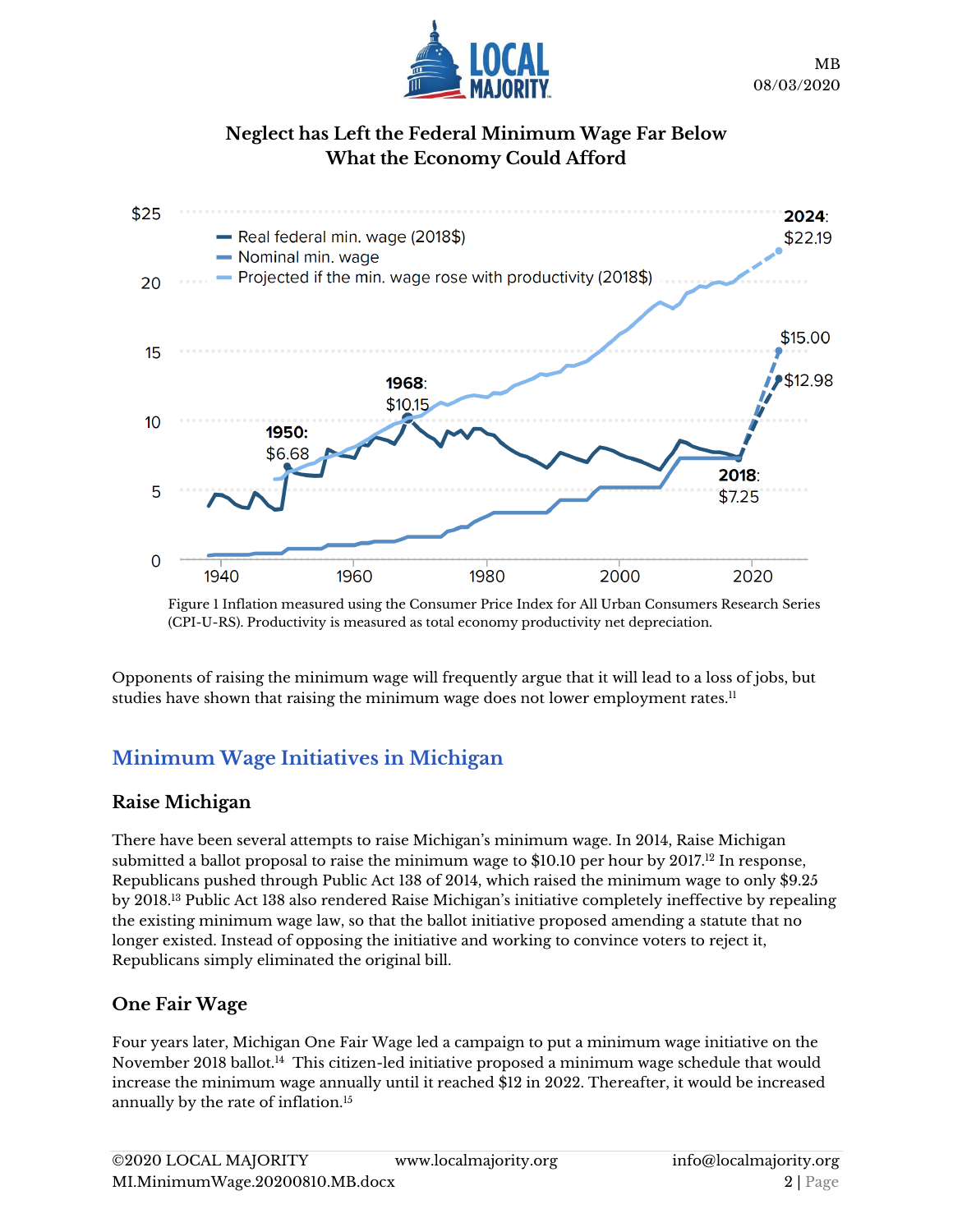

After the signatures were collected and validated, the initiative was sent to the Legislature, which could either place it on the November ballot or adopt the initiative. The Republican-led Legislature decided to adopt the initiative allowing them to amend it with a simple majority instead of the threequarter majority required to amend citizen-led initiatives. On November 8, 2018, Republican Senato[r](https://ballotpedia.org/Dave_Hildenbrand) [Dave Hildenbrand](https://ballotpedia.org/Dave_Hildenbrand) introduced Senate Bill 1171 to amend this new minimum wage law and slow the increase in minimum wage, so that it reached \$12.05 by 2030 instead of the initial proposal of \$12 by 2022 (See Table 1).<sup>16</sup> It also set and kept the minimum wage for tip earners at 38% of minimum wage, whereas the initiative increased it, until it reached 100% by 2023 (See Table 1).

#### **MI Minimum Wage Initiative vs Republican Minimum Wage: Minimum Wage Comparison of MI Minimum Wage Initiative as adopted September 5, 2018 and as amended December 13, 2018**

| MI Minimum Wage Initiative <sup>17</sup> ,                                                                                                                                                                                                                                                   | Improved Workforce Opportunity Act <sup>18</sup> ,                                                                                                                                                                                                                                                                                                                                                                                                                                             |
|----------------------------------------------------------------------------------------------------------------------------------------------------------------------------------------------------------------------------------------------------------------------------------------------|------------------------------------------------------------------------------------------------------------------------------------------------------------------------------------------------------------------------------------------------------------------------------------------------------------------------------------------------------------------------------------------------------------------------------------------------------------------------------------------------|
| adopted Sept 5, 2018                                                                                                                                                                                                                                                                         | as amended Dec 13, 2018                                                                                                                                                                                                                                                                                                                                                                                                                                                                        |
| <b>Regular Minimum Wage Rates:</b><br>January 1, 2019 – \$10.00<br>January 1, 2020 - \$10.65<br>January 1, 2021 – \$11.35<br>January 1, 2022 – \$12.00 $\leftarrow$<br>Increases annually thereafter based on Consumer Price<br>Index (CPI).                                                 | <b>Regular Minimum Wage Rates:</b><br>January 1, 2019 - \$9.45<br>January 1, 2020 - \$9.65<br>January 1, 2021 - \$9.87<br>January 1, 2022 – \$10.10 $\leftarrow$<br>January 1, 2023 - \$10.33<br>January 1, 2024 – \$10.56<br>January 1, 2025 - \$10.80<br>January 1, 2026 - \$11.04<br>January 1, 2027 – \$11.29<br>January 1, 2028 - \$11.54<br>January 1, 2029 - \$11.79<br>January 1, 2030 – \$12.05 $\leftarrow$<br>No increases by indexing or other measures are set<br>for after 2030. |
| <b>Tipped Minimum Wage Rates:</b><br>January 1, 2019 – 48% of min. wage<br>January 1, $2020 - 60\%$ of min. wage<br>January 1, $2021 - 70\%$ of min. wage<br>January 1, $2022 - 80\%$ of min. wage<br>January 1, 2023 - 90% of min. wage<br>January 1, 2024 – 100% of min. wage $\leftarrow$ | <b>Tipped Minimum Wage Rates:</b><br>January 1, 2019 - 38% of min. wage<br>January 1, 2020 - 38% of min. wage<br>January 1, 2021 - 38% of min. wage<br>January 1, 2022 - 38% of min. wage<br>January 1, 2023 - 38% of min. wage<br>January 1, 2024 - 38% of min. wage $\leftarrow$<br>The tipped minimum wage is equal to 38% of the<br>applicable minimum wage listed above (i.e., capped<br>at \$4.58 per hour).                                                                             |

Table 1 Summarizes the difference in minimum wage increases for regular and tipped wage workers between the original 2018 citizen-led ballot initiative and the final Republican legislation that was passed in the MI Legislature, as Public Act 368. In all cases, the increase would not take effect if the unemployment rate for the previous year is 8.5 percent or higher. Increases were to be put on hold in any year in which the unemployment rate for the preceding year is 8.5 % or greater.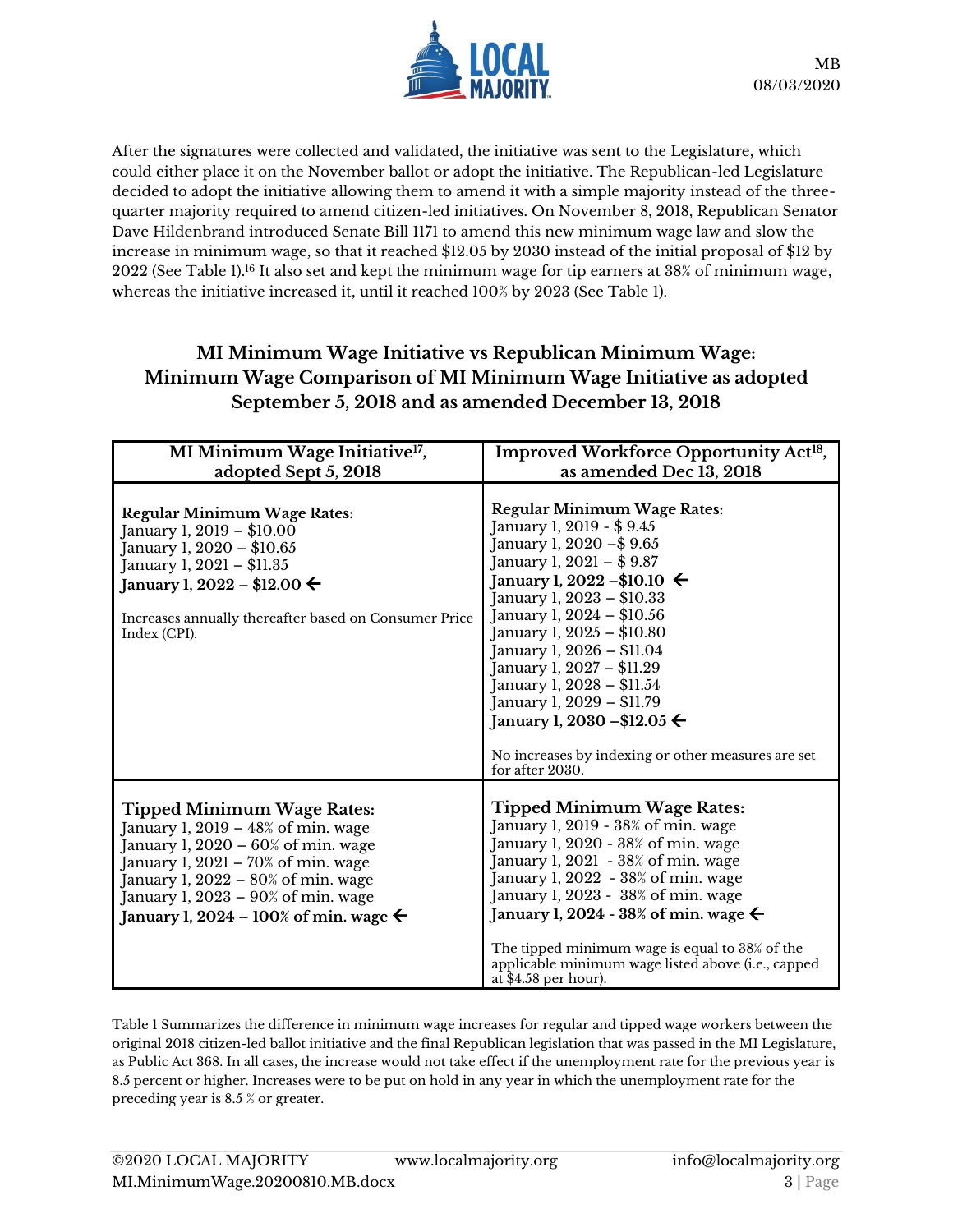

The Republican-led MI Legislature passed the bill and it was signed by Governor Snyder on December 13, 2018. This 'adopt and amend' process has been used repeatedly by Republican legislators to end-run the initiative process and to deny Michigan voters the chance to make their voices heard.<sup>19</sup> Opponents of raising the minimum wage will frequently argue that it will lead to a loss of jobs, but studies have shown that raising the minimum wage does not affect employment.<sup>20</sup>

## **Prevailing Wage**

Republicans also used the initiative process to repeal PA 166, a 1965 statute that required prevailing wages—i.e. union-scale wages—on state projects.<sup>21</sup> Previous repeal attempts had failed because Governor Snyder (R) supported prevailing wages as a way to increase skilled trade careers. So, Republicans pursued a citizen-led ballot initiative, which unlike legislation would not be subject to the governor's veto. The initiative was spearheaded by Protecting Michigan Taxpayers. The group's biggest backer was the DeVos-funded Michigan Freedom Fund.<sup>22</sup> After collecting enough signatures for the initiative to go on the ballot, Republicans adopted the initiative, thus end-running a veto by the governor *and* preventing Michigan voters from voting on the actual initiative. Legislation to reinstate prevailing wages on state projects (HB 4884) was introduced by Democrats and is currently sitting in the House Committee on Government Operations.<sup>23</sup>

## **Why it Matters Even More Now**

Before the COVID-19 pandemic, 14.1% of Michiganders lived in poverty. Two counties had poverty rates above 22% (Isabella County 23.4%; Lake County 22.3%).<sup>24</sup> Now, with little to no financial cushion, often these families are bearing the brunt of the COVID-19 related economic crisis. Many lowincome workers are losing their jobs, while many of those who have not lost their jobs must work despite the health risks. Without any financial buffers, these workers are struggling to pay for rent, food, and other necessities during this pandemic. Ensuring that all workers are paid a living wage has never been more crucial.

## **Conclusion**

Michigan voters deserve lawmakers who respect and protect their voice in government. Not only have Republicans hijacked the initiative process to keep the minimum wage low, they have also passed legislation that forbids local jurisdictions from raising the minimum wage in their cities. At the same time, Democratic legislators have been fighting to protect workers. Most recently, in May 2020, Democratic legislator John Cherry introduced HB 5801 to raise the minimum wage for essential workers to \$15 an hour.<sup>25</sup>

# **Related Local Majority Research Reports**

**Michigan Paid Sick Leave**: <https://tinyurl.com/MI-paidleave>

**Michigan Adopt and Amend**: [https://www.localmajority.org/research-reports/#mi\\_adopt](https://www.localmajority.org/research-reports/#mi_adopt)